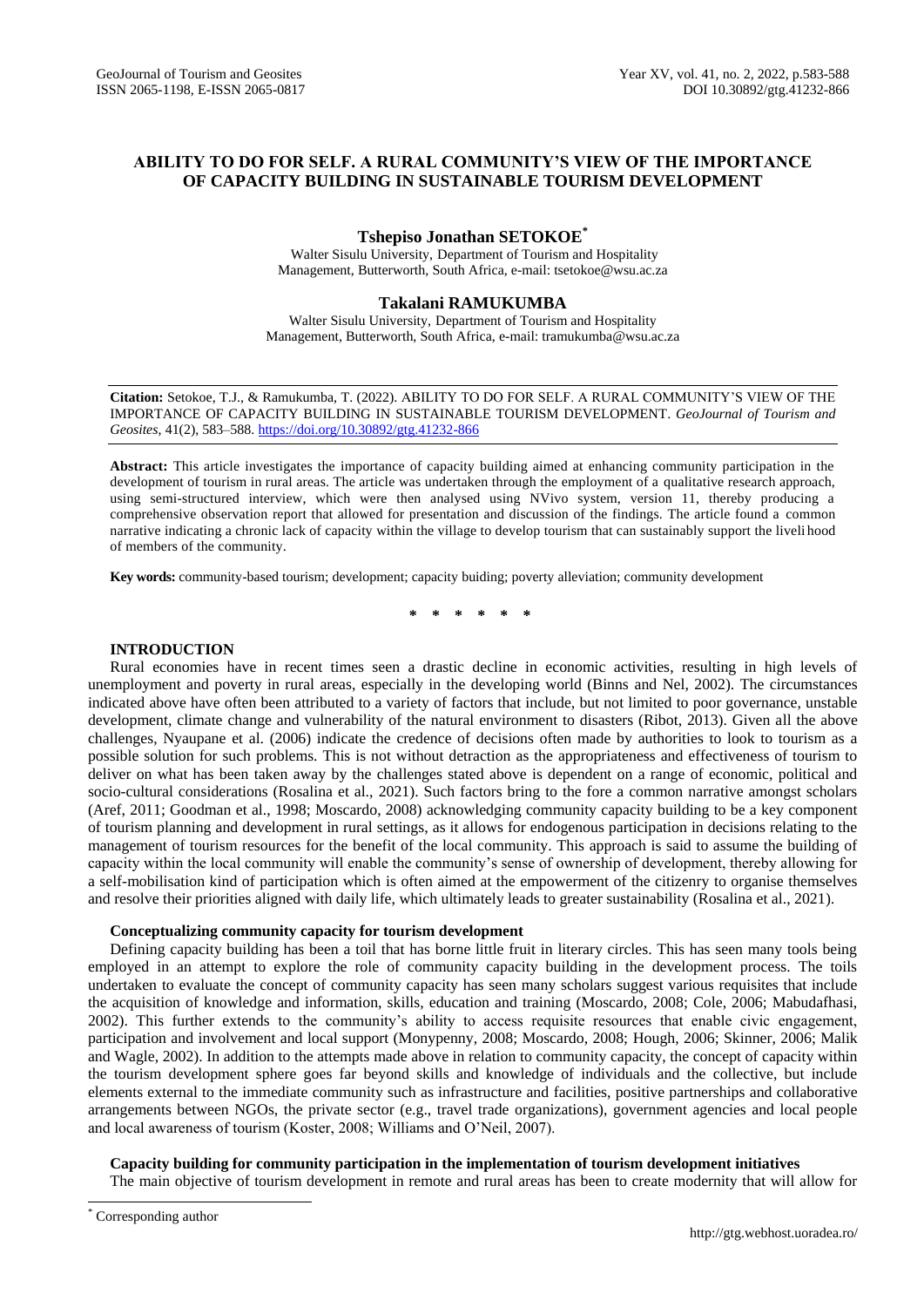the creation of opportunity and facilities for income generations for the local communities (Reza-Maleki et al., 2014). Evidence of declining rural economies have seen considerable decline in income levels and employment leading to authorities placing emphasis on the development and promotion of tourism aimed at the revival of the socio-economic health of rural areas (Sharpley, 2002). However, efforts placed in such endeavours have seen other authors raise a voice of concern about the slow realisation benefits often produced by tourism, most of which are often accruable to certain groups within the community (Moscardo, 2014; Sharpley, 2002). This is further compounded by the dependence of tourism on exogenous support over considerable periods together with limitations of the local community in terms of knowledge, skills and resources require for meaningful participation in tourism development, thereby robbing them of empowerment and even constrains the earning potential of the local citizenry from tourism ventures (Moscardo, 2014).

A negative outlook provided above relating tourism's ability to aid development in rural areas can have ominous ramifications for communities. However, this less than impressive outlook can be ratified through considerable endeavours to build capacity among members of the local communities. This will ensure effective, efficient and meaningful participation of local community members in tourism development that will be sustainable. Edwards (2015) denotes the building of capacity within a community to be a critical mechanism for the promoting and supporting development at community level. Such views are further echoed by Aref et al., (2010) who indicate the process to be the undertaking of initiatives that intend to provide members of the community with knowledge and skills that will empower them in making participation in decision making that will see the development of tourism not only bear fruits of an economic, but social and environmental nature, with minimal negative effects to the host destination and its people. The capacity of a community within the development sphere can be described as a resource often needed for effective implementation of community development initiative which should enable seamless functioning of the said community (Edwards, 2015). Such a functionality can only be attained through the community's acquisition of requisite skills and know-how that will enable them to act together, provide indigenous resources and ultimately advance the process of development (Labonte and Laverack, 2001; Edwards, 2015). The above mentioned requisites are noted in line with the study done by Sithole et al. (2018) who found that "community participation is an essential condition for tourism development, which can lead to the creation of social capital, which in turn can result in effective community development".

The proper implementation of community capacity development interventions requires an eloquent understanding of what constitutes a community. Aref et al. (2010) define a community as "a group of people sharing a geographic location, common interests, concerns, culture, values and working together to achieve a common goal". The authors further describe a community to be a critical component of development aimed at preparing the area for the development of tourism. In addition, Sithole et al. (2018) note the term 'community' to be very elusive without downplaying the role played by local communities in the development of tourism by crediting them with the ability to create an environment conducive for tourism activity and more so the community also being part of the tourism product itself. Zamani-Farahani and Musa (2012); Spencer and Nsiah (2013) further echo Sithole et al. (2018) sentiments in emphasising the dependence of tourist satisfaction, expenditure levels, and repeat visits on the hospitality of the local community. This makes it pivotal for communities to co-operate in order to ensure a successful endeavour in the development of sustainable tourism in rural areas, thereby ensuring that tourism benefits are accrued by the citizenry (Stylidis et al., 2014).

Nonga and Haruna (2015) highlight the importance of ensuring that the development of tourism in rural areas is resident-responsive by placing local communities at the core of the decision-making process of any proposed tourism development in the area. This will ensure active participation of community members in tourism development initiatives undertaken within the area, thereby safeguarding the endogenous management and control of the development as well as ensuring maximum benefit and profit generation from tourism. Community involvement undertakings of this nature more often than not require the building of capacity that encompass areas of strengthening of human resources, organisational and individual capacity, the development of appropriate facilities and training in tourism, and the assessment of tourism impacts (Aref, 2011). This requires a proper interrogation of capacity building intended at reaching an understanding of the concept at different levels [the individual level, the organisational level and the community level] (Aref et al., 2010; Sithole et al., 2018). Such an understanding is emphasised through a focus on (1) enhancing individuals' abilities to set and achieve objectives through skills augmentation; (2) influencing an organisation's performance through leadership, structure, resource mobilisation, physical and intellectual resources, organisational strategy, management, business approaches, and organisational linkages such as networks and partnerships and organisational systems; and (3) encouraging, promoting and developing informal and formal linkages between organisations and individuals and organisations within the community, infrastructure within the community, networks and resources from external support to the community and social capital developments which include networks, relationships between people in a community, and levels of trust and co-operation existing within a community (Aref et al., 2010; Pat-Mbano and Ezirim (2015). The abovementioned levels of capacity building within communities are noted to be important as they enable meaningful participation of community members in tourism development initiatives, which is something that has the ability to prevent strain that can be created by developmental undertakings that are contrary to aspirations, values, needs and capabilities of the host community (Nonga and Haruna, 2015). Participation by local communities that is both active and meaningful allows for true involvement in the decision-making process and enhances resource (human, organisational and infrastructural) with the sole intention of affording the citizenry an opportunity to improve their own lives (Khosvari et al., 2015; Sithole et al., 2018). It is therefore safe to suggest that the possession of essential skills and requisite resources within a locality can translate to positive impacts on the local community (Sithole et al., 2018). The building of capacity within communities, endeavouring to enable the active and meaningful participation in the development of tourism, then becomes a noble undertaking.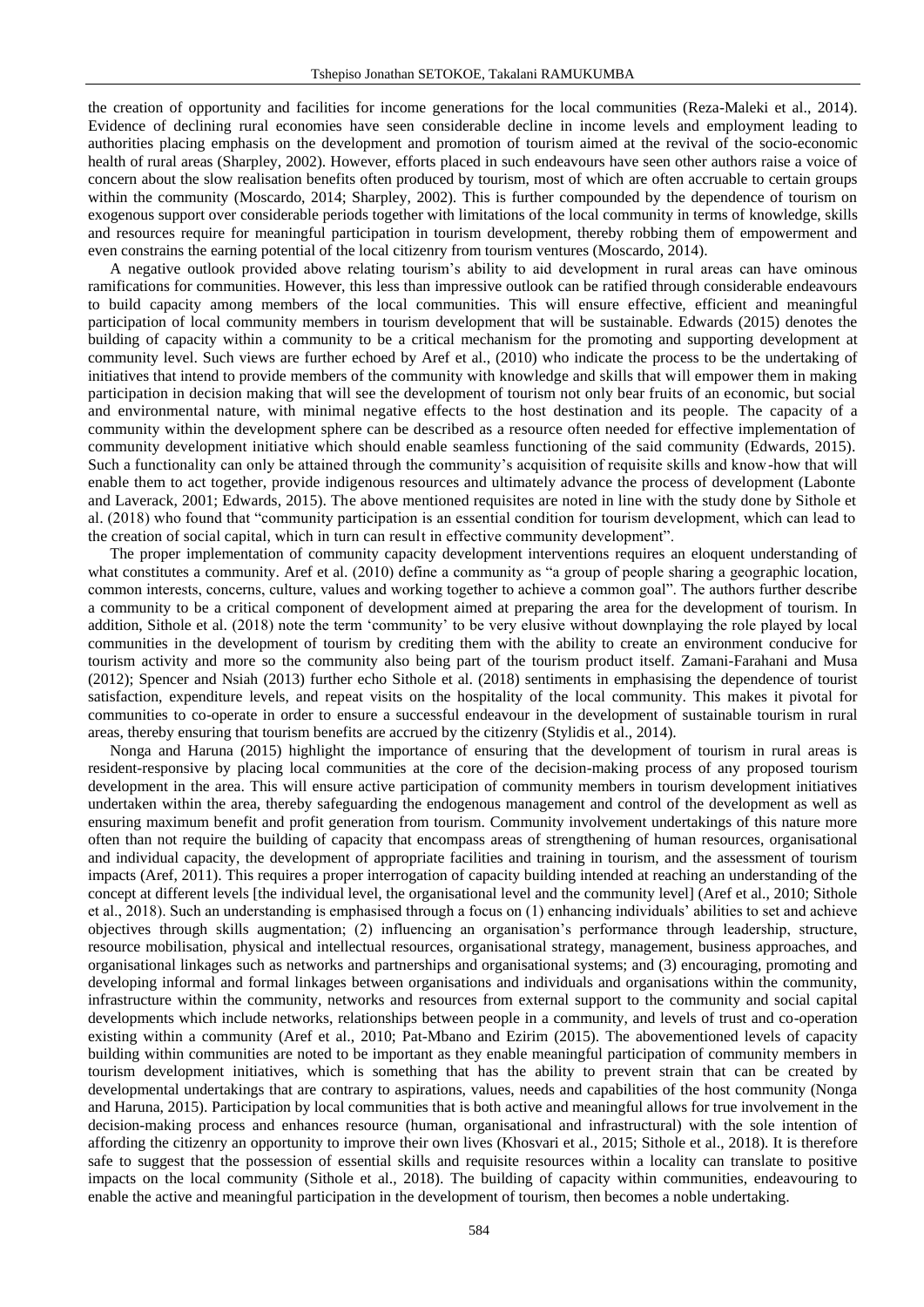### **MATERIAL AND METHODS**

The study was undertaken in a tourism-dependent village of Nqileni in the Xhora Administrative Area of the Eastern Cape Province of South Africa. Nqileni village houses Bulungula Lodge, a tourism enterprise wholly owned and managed by the community, which makes it pivotal to investigate the importance of capacity building within the tourism sphere for the purpose of sustainable development within the area. Given the dynamics associated with the chosen study area in relation to its low levels of high school completions (10.2%) in adults over 20 years and only 5.1% success in higher education (Bulungula Incubator, 2014), the study found it necessary to employ a qualitative research approach as it allows for respondents to answer questions in an interview setting, thereby enabling them to articulate their view on the matter under investigation. This allowed for an in-depth exploratory examination of the importance of capacity building in the development of rural areas through tourism. This saw the study employ a non-probability purposive sampling technique with the use of a semi-structured interview schedule to solicit the requisite empirical data needed. The employment of a non-probability purposive sampling allowed for the researchers to target respondents that will bring value to objective of the study. This was evident in the selections of respondents that ensured a balance that included voices ranging from community leaders to active part-takers in tourism and general members of the community. As indicated in the paragraph above, the area has a low level of educational attainment among its adult population. This made it necessary for the data to be collected in the language of the local community (isiXhosa). The data then underwent transcription and translation into English for purposes of analysis. This was followed by an in-depth analysis using NVivo software version 11 that produced a comprehensive observation report that enabled the study to presents findings that aided in a discussion that will contribute to the body of knowledge within the community capacity building arena.



## **RESULTS AND DISCUSSION**

The collection and analysis of empirical data brings the study to a point of discussing the findings. The analysis of the data then produced themes that are indicative of the views of the Nqileni village community in relation to the importance of capacity building in sustainable tourism development. The themes generated from the narratives accrued from interviews conducted include the views of the community on the importance of capacity building, the role of the community leadership in capacity building, skills development and empowerment of residents, and shortcomings in building capacity aimed at developing the community.

# **Importance of capacity building**

The importance of capacity building is acknowledged by residents to be central to the development, promotion and sustainability of tourism in the area. This is evident in the extensive narrative that indicate the need for initiatives that enable skills development, which include training and knowledge creation. The building of such capacity is seen to be a driving force that can lead to the development of a sustainable tourism and other development initiatives within the locale. In addition, the respondents further emphasised the importance of making available information that relate to development projects and initiatives undertaken within the area as this empowers members of the community, demystifies developments happening in their backyard, and ultimately enhance the community standard of living. This is given credence by proclamations of respondents that follow:

*"It is important for people to be equipped with the right skills so that they can have a better life."* 

*"The community must be informed with each and everything concerning the village."* 

*"I think it is important because most of the community members do not have enough knowledge about development."* 

*"One thing I think is important is that someone has expertise in tourism and development projects should come and teach us more about them, so that we may be able to follow the trend."* 

The findings presented above are congruent with scholarly literature on the importance of capacity building in relation to development. The survival, continuation and sustainability of a society is highly dependent on its ability to adapt, which requires the re-examination of core values together with their expression through mechanisms including social institutions, processes and individual actions (Budeanu et al., 2016). This requires that community members procure skills and knowledge to help them think and act in ways that will enable them to harness opportunities brought by development initiatives in the area (Aref et al., 2010). This has seen authorities in rural areas put emphasis on the development of skills in sectors such as tourism, with the aim of reviving the socio-economic health of rural areas, and in the process escalate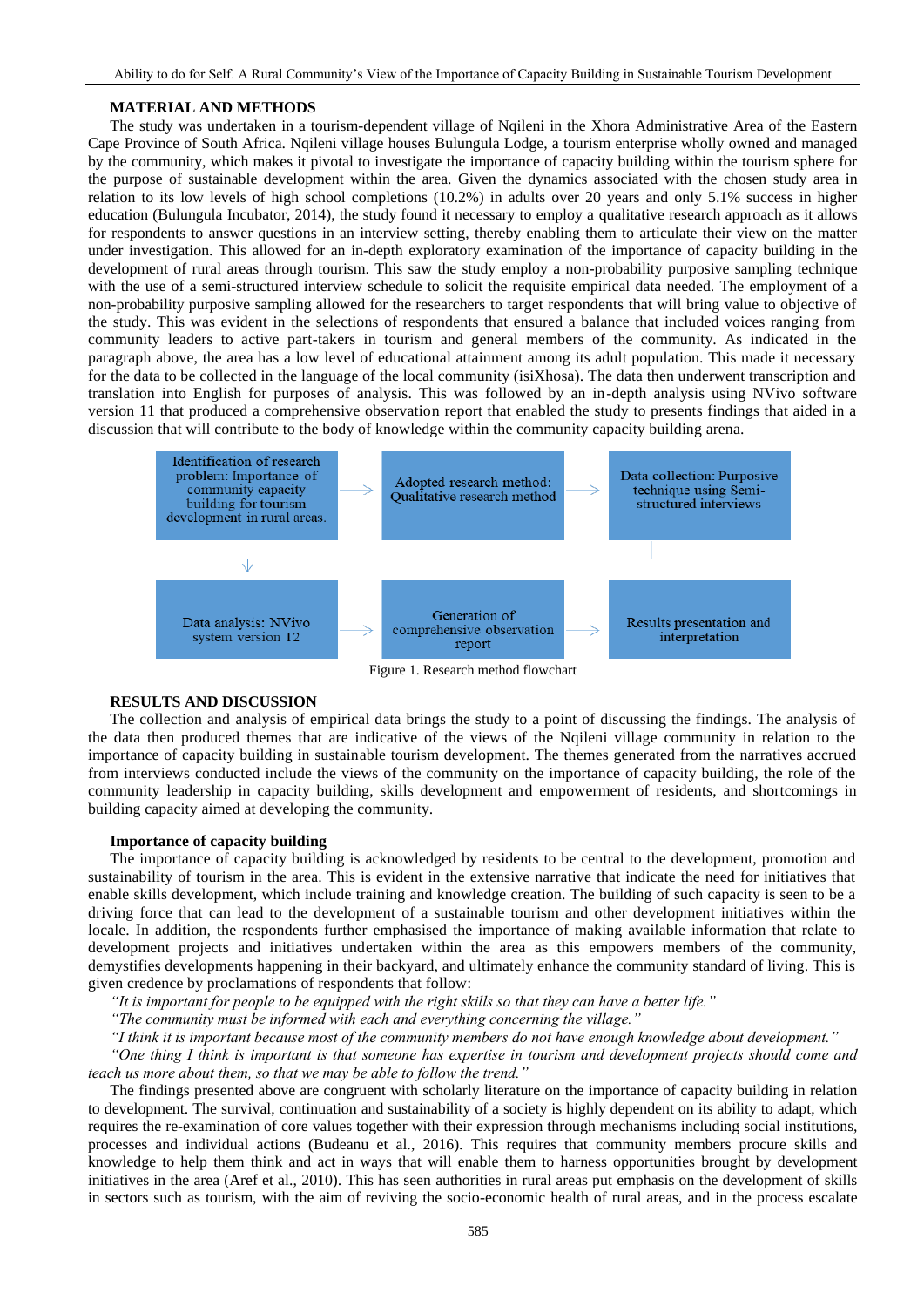prosperity within the community (Sharpley, 2002; Nygaard, 2009: 163; Sango, 2014). Such endeavours can be exemplified by efforts made by the South African government's development of a human resource development strategy aimed at building and improving the skills base for the tourism sector (South Africa. NTSS, 2011: 29-30).

### **Role of the community leadership in capacity building**

The findings of the study present divergent views relating to the contribution of the community leadership regarding the building of capacity that will enable meaningful participation in development initiative undertaken within the village. Sections of the community held a view that the leadership did not do enough in this regard, due to factors such as resources available to the leaders, capacity of the leaders themselves, and leaders overextending themselves to provide for the community members - simply due to the multitude of needs that the community has. In addition, respondents narrated further issues relating to community leaders being selective (unfairly so) on the type of matters that warrant attention, which often leaves community members frustrated and development initiatives that are not seen to be primary left hanging without any prospect of fulfilment. These concerns are accentuated by the narratives that follow:

*"I would say the leaders are not doing enough to develop this place. For example, in some places, the leaders have brought about developments but just not in our community. There are services we are unfortunately not have access to, yet every time when there are elections, we vote but still do not see any changes. We are not able to access some things, yet there are leaders that represent us."* 

*"Leaders do not have enough resources to equip community members, so that they can do things for themselves."* 

*"So, I don't think there's capacitating in terms of training. So that is not happening from the community leadership side because they themselves are not equipped with the requisite skills."* 

*"I would say they don't, our leaders are involved in many things and come short when it comes to tourism related matters. The leaders are mostly involved in services from the government, i.e. water and electricity."* 

However, another section of the respondents felt that the community leadership is doing enough to empower and capacitate the community to meaningfully participate in development initiatives. This is made palpable through training and workshops organised for community member to attain skills in areas such as hospitality, bookkeeping and other managerial functions needed in running businesses, especially in tourism. These are further complemented with the placing of community member in committees tasked with the planning, implementation and management of development initiatives, which allows them to engage skilled individuals (mainly external), while gaining skills and experience in the process. This is given credence by the following proclamations:

*"Workshops are running where skills are taught, especially in tourism and hospitality and entrepreneurship."* 

*"Some of the ladies in the village were trained to do massages, while other people were taught business skills."* 

*"Uh…so certainly there is space for communities to participate on health committees, educational committees, high school committee. We've got parent committees at all the ECD centres, the large committee. So those are opportunities to develop skills and capacity and get exposure to what it takes to make things run."*

The above discussion highlights both the shortcomings and capabilities of the community leadership in terms of capacity building for participation in development that is aimed to be sustainable. The building of capacity in a community for sustainable development requires a leadership that will ensure that community participants procure skills and knowledge to help them think and act in new ways (Aref et al., 2010). In addition, this allows for the development of skills and abilities that empower the local community to engage in decision-making processes and take actions appropriate for themselves as far as tourism development is concerned (Aref et al., 2010). This is further seen to be an important source in assisting tourism and community development (Aref et al., 2010), thereby increasing local leadership capabilities and entrepreneurship (Moscardo, 2008).

### **Skills development and empowerment of residents**

Development of any nature requires that the local community be capacitated with requisite skills and knowledge that will enable them to meaningfully participate in development initiatives. The findings of the study revealed a common chronicle indication the vision on ways in which the community intend to overcome challenges faced by the citizenry in relation to the capacity to meaningfully participate in development initiatives within the locale. Such a vision includes the training and skilling of community members in areas such as marketing, finance, administration, information sharing, and other facets of business and entrepreneurship. In addition, it has been indicated by respondents that a skilled community can be able to maintain the appeal and attractiveness of the area, which can translate in tourism being sustainable for future generations. This was further elucidated by the following respondents' narrations:

*"Community member needed to be trained in areas which they lacked or were weak in."* 

*"Keeping the areas clean and tidy would be appealing to any tourist and they would then feel the need to stay and indulge more into what the area has to offer."* 

*"Community members need to be encouraged to participate in development. They need to know what the rewards would be to the community for the developments as this would keep them motivated and empowered."* 

*"There must be mutual understanding between leadership and community members on all aspects of the tourism and development projects as this will empower the community, thus allowing for meaningful participation."* 

*"Community members are encouraged to work together during any tourism and development projects. This also ensures the protection of the entire community as well as the tourists that visit the village."* 

*"Empowerment is key to meaningful community participation. This entails trainings, skills, education and information about the development."*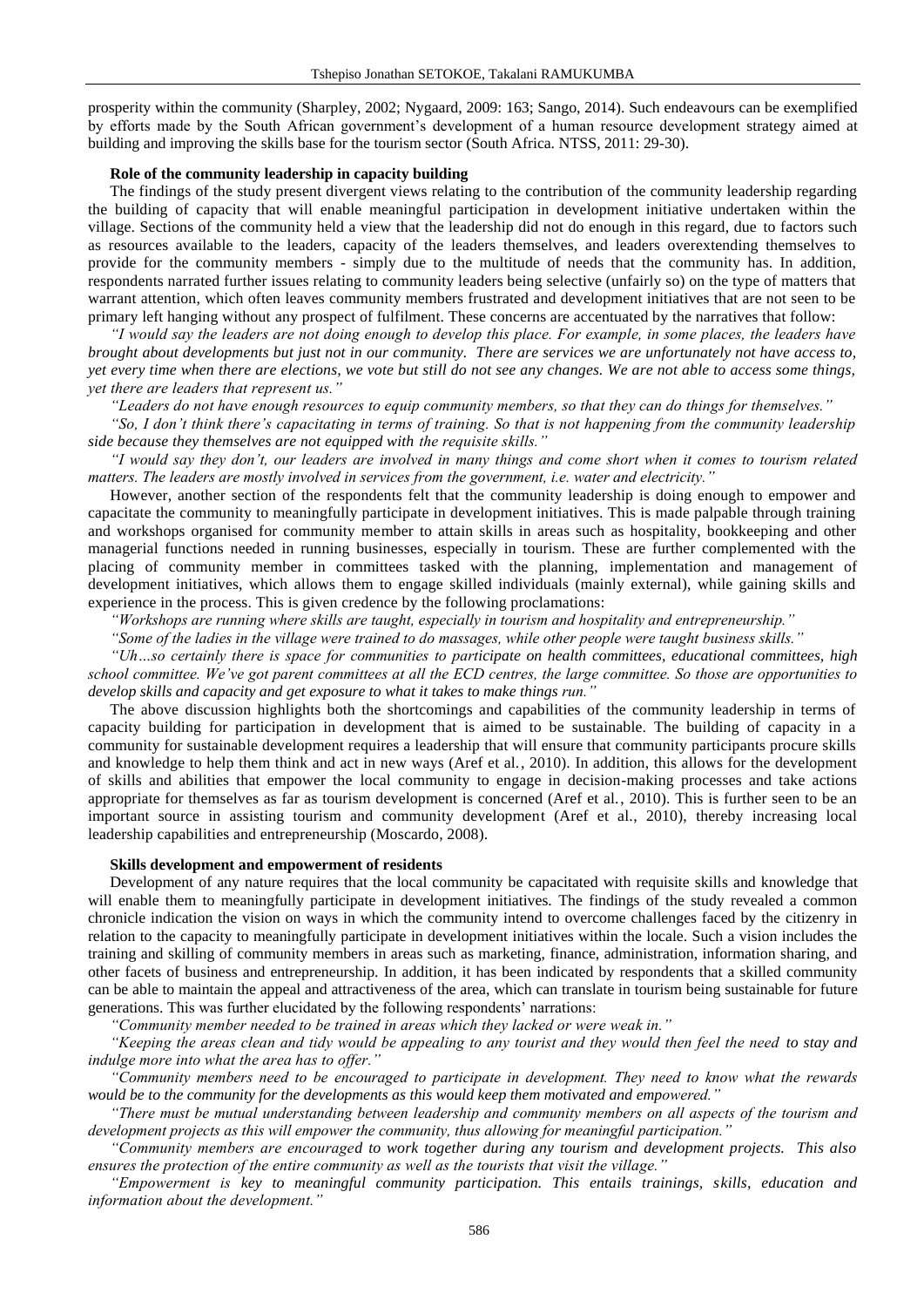The narrative disseminated by the respondents is consistent with promulgations of the National Tourism Sector Strategy [NTSS] (2011) indicating limitations in relation rural communities' levels of awareness of the tourism industry and capacity devoid communities of accruable benefits due to them, which often leads to external players taking advantage the natural and cultural resource without the host community receiving any reaping the fruits of their land. Such negative sentiments are often a result of poor and negligible involvement of local communities and previously neglected groups in the tourism and other economic activities, coupled with coupled with the absence of adequate education, training and awareness opportunities (South Africa, DEAT, 1996: 11-14). Enhancing the skills and knowledge of the community can result in building the capacity that will enable meaningful participation in tourism development, thereby minimising constraints that can limit the community's ability to control their participation in projects aimed for their development (Cole, 2006: 39; Moscardo, 2008: 67; Aref et al., 2010).

#### **Shortcomings in capacity and skills status of the community aimed at developing the community**

Assertions were made of chronic shortcomings in relation to the local capacity to meaningfully participate in development initiatives. This has been primarily attributed to the low levels of literacy and lack of skills development. Additionally, this is not limited to literary and physical skills, but further extends to awareness, exposure and understanding of the prerequisite abilities needed for sustainable development. This is made evident in a survey previously undertaken to establish the needs of the community, with most people indicating that they wanted television sets, irrespective of a spate of deaths suffered due to a lack of access to clean water, showing the level of awareness of members of the community in relation to needs, which can hinder the success of a sustainably developed Nqileni village. This has resulted in the village being reliant on external skills for the development of the area to be realized. These are further elucidated by the following respondents' narrations:

*"No, because of the lack of exposure to…I mean I can give you one example. When the Bulungula incubator first opened and they did a survey in the community about community needs, most community members said they wanted a TV. And this was in a time where one in nine women had lost three or more children; and one in three women had lost one child. So, from a development perspective one thinks water is your most important need that needs to be addressed. But the community was unaware of the fact that they were entitled to free, clean water. The government was supposed to provide free clean water. And that the child deaths were related to the fact that they were not accessing free clean water. So sometimes it does connect with the education and what you're entitled to leads to communities not always making the best decisions for themselves or how to spend money or allocating what their needs are so that they can make more prosperous decisions later."* 

*"As I have mentioned earlier that some of them are illiterate and as such are not able to speak English, however, they show their talents to the tourists. Such talents include traditional dance."* 

*"Like I said: skills and tourism, if you've never experienced tourism how do you give the tourism service that people are looking for? How do you…if your business is going so well, how do you evaluate what to invest in to make it go well? Like what are the gaps? What would make it successful? What are tourists looking for? What is necessary to support them to come? I think that kind of savviness comes with experiencing tourism and sometimes having the money to experience tourism."*

The shortcomings highlighted above agree with a key constraint of the development of tourism identified in the White Paper on Development and Promotion of Tourism, indicating the greatest deficiency of tourism development in South Africa as being the absence of adequate education, training and awareness opportunities (South Africa. DEAT, 1996: 13). Such deficiencies amongst locals often lead to an inability to fully exploit opportunities and benefits that can be brought by development initiatives such as tourism to an area (Moscardo, 2008; Saufi et al., 2014), which gives credence to rhetoric of the importance of education and training as fundamental pillars of development (South Africa. DEAT, 1996: 13).

## **CONCLUSION**

This article noted that tourism development in remote and rural areas is ideal for the enablement of modernity that allows for the creation of opportunity and facilities that will bring positive economic, soc ial and environmental impacts to the area and its communities. However, the creation and exploitation of opportunities alluded to above require that members of the community be capacitated to take advantage of prospects that development initiatives such as tourism present. This further presents the community with an ability to make real the adage of 'teaching a man to fish', which places ability and skills in the hands of members of the community. This is seen in a narrative presented by respondents indicating the importance of capacity building for purposes of development initiatives that have the potential to accrue benefits for the area. The narrative further postulated the importance of leadership in the building of capacity, empowerment of residents and shortcoming in the building of capacity aimed at ensuring the community's ability to meaningfully participate in development initiatives intended to bring advancement to the area.

Finally, the study makes no claim to be authoritative on the building of capacity for the development of tourism in rural areas. The study concludes to recommend that a community's ability to meaningfully participate in their own development requires a concerted effort on the part of all stakeholders to the build capacity to ens ure the sustainable development of tourism in the area. This is deduced from the empirical evidence solicited through the collection of data that suggest that the sustainability of tourism development hinges greatly on the community's ability to do for themselves as opposed to being reliant on exogenous forces to do for them.

#### **REFERENCES**

Aref, F. (2011). Barriers to community capacity building for tourism development in communities in Shiraz, Iran. *Journal of Sustainable Tourism*, 19(3), 347-359.<https://doi.org/10.1080/09669582.2010.517314>